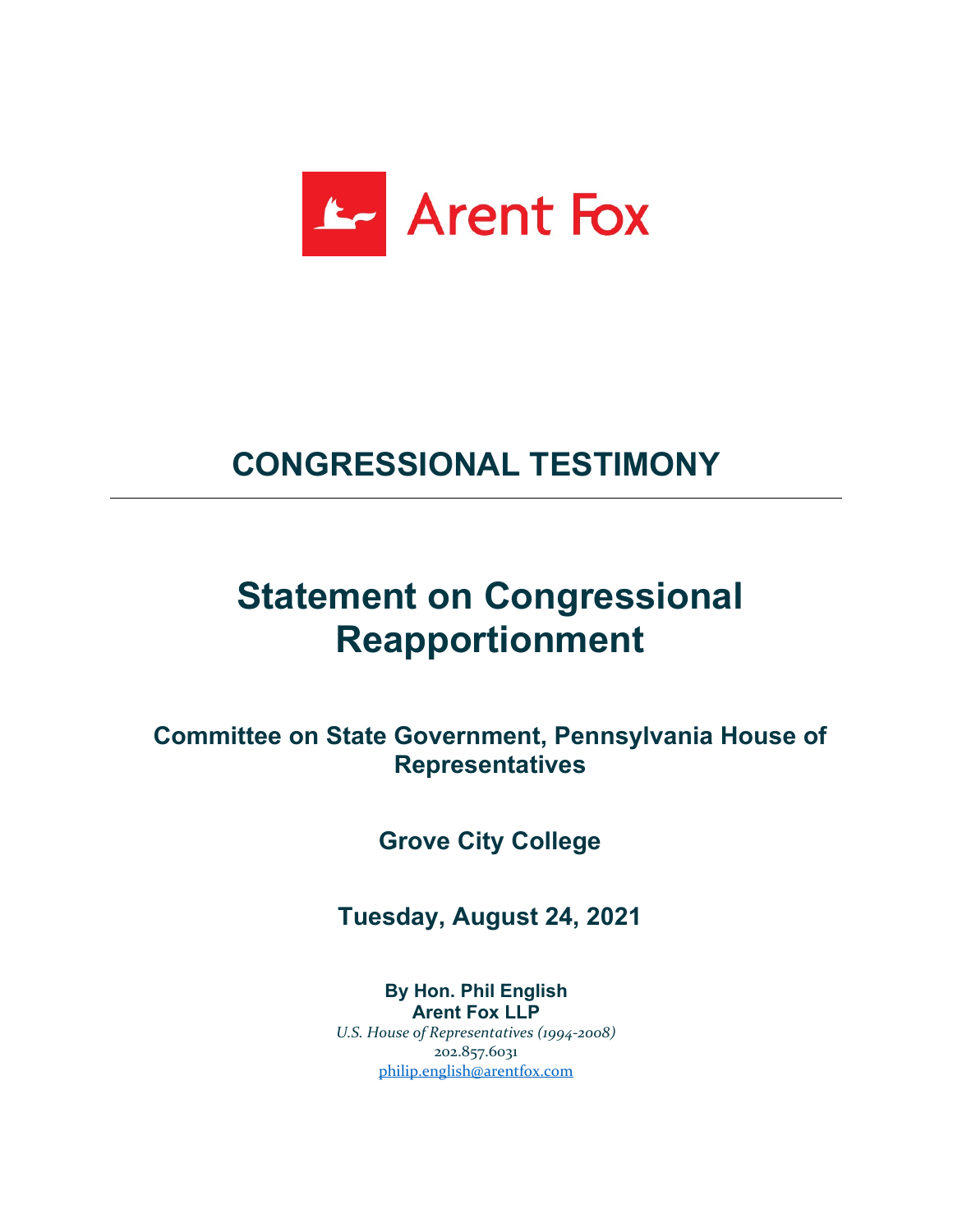## MEMBERS OF THE COMMITTEE:

**Thank you for the opportunity to make this presentation today regarding Congressional reapportionment, with special thanks to the Committee for having this hearing locally to hear directly from the people of Northwestern Pennsylvania about their perspective on drafting new Congressional districts following the new census. I will offer my remarks and submit the attached testimony for the record.** 

I am Phil English, a resident of Erie and currently Co-Chairman of the Government Relations Practice Group at Arent Fox LLP. I previously represented Northwestern Pennsylvania in the U.S. House of Representatives for fourteen years (1994-2008) as a Republican elected by a diverse and closely competitive district. Prior to that I served as a senior staff member in the Pennsylvania Senate and a local elected official in an overwhelmingly Democrat city government. Currently I serve as Chairman of the Government Affairs Committee of the Erie Regional Chamber and Growth Partnership. They strongly support the inclusion of a united Erie County in a single Congressional district. Note that otherwise my comments today represent my own views.

Northwestern Pennsylvania has distinct interests in national policy reflecting its unique communities and common experiences. It has always aspired to have a distinctive voice, sometimes very different from the dominant voices of the two national parties with their urban, suburban, and regional coalitions. Our economy has undergone significant changes in the last few decades which, coinciding with a major national political realignment, have significantly changed the profile of our Congressional representation. The recent census data also highlights dramatic changes in the relative influence of leading counties, demographic groups, and interests that are important to understand in equitably drafting Congressional maps.

Our perspective also differs from that of neighboring areas, as well as those of the opposite end of the state. Those differences should be respected and incorporated into the Congressional map.

As a senior State Senate aide, then as a sitting member of Congress, I had a ringside seat for the drafting of Congressional maps in 1982, 1992, and 2002, as well as the opportunity to assess their long-term consequences for the communities and parties. In 2001 I shared my own recommendations with the members of the General Assembly, and I believe those stood the test of time. I also had the opportunity to see how an opaque reapportionment process, operating within strict federal court guidelines, and weaponized by the application of computer technology to census and voter data, has contributed to partisan maps with unintended consequences.

Recent maps have tended to split communities of interest, and disadvantage local grassroots candidates and challengers to the benefit of large-budget candidates and entrenched networks. This in turn has reduced political competition and debate, frequently disenfranchising local constituencies and swing voters. Ironically the strategies of "gerrymandering" (pursued by both parties) have frequently backfired on mapmakers seeking short-term advantages.

My experience supports the following suggestions, which I hope that you will find useful:

- 1. COMMUNITIES. Congressional districts should wherever possible reflect common communities of interest that locals recognize and identify with.
- 2. COMPACTNESS. Districts have grown in population, and accordingly more difficult to traverse especially for constituents engaging their Member of Congress. Maps should try to maintain the compactness of districts to facilitate representation.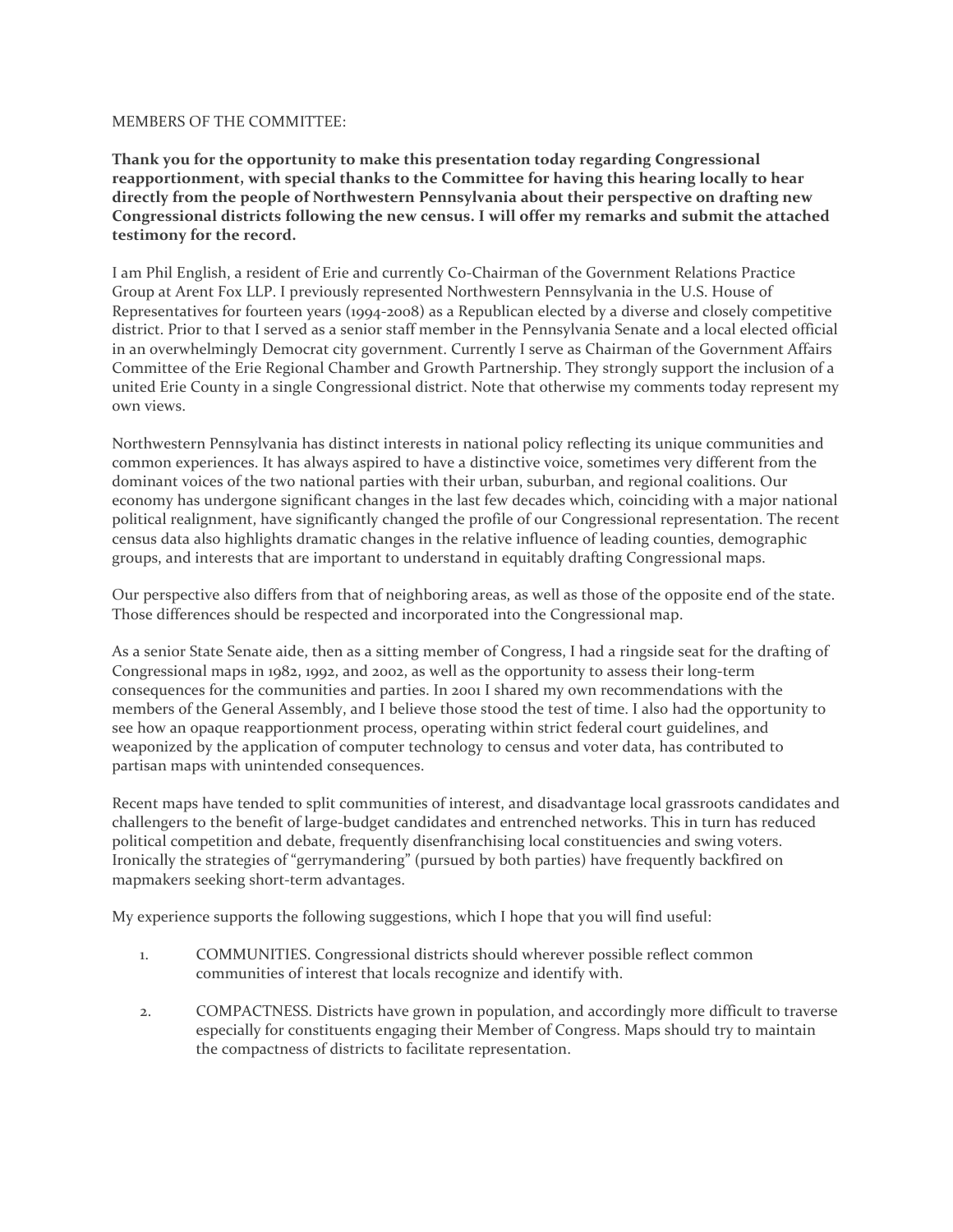- 3. COUNTIES. Wherever possible, counties should be used as the building blocks for Congressional districts. Where population differences make this impossible, county lines should be weighed against other community factors.
- 4. MEDIA MARKETS. Northwestern Pennsylvania has several media (television) markets, which themselves contribute to the formation of communities of interest. They include Erie, Youngstown, and Pittsburgh. Local media markets contribute to the cohesion of representation.
- 5. LEADERSHIP. Considerable energy has been expended locally in weighing which counties benefit with the configuration of Congressional districts. With the latest census data, it is clear that no single county or community can dominate a House seat or claim preeminence.
- 6. DEMOGRAPHICS. Your review of the census data will confirm that the region has experienced significant population loss which, coupled with economic change and slow growth, has produced different results than neighboring communities. This suggests that Congressional districts will be larger, more rural, older, and remain predominantly blue collar.
- 7. ETHNICITY. In Northwestern Pennsylvania there are rich immigrant traditions, refugee magnets, and longstanding communities of color that deserve your attention. However, given the changes in the maps in this region, these factors are unlikely to play a major role in drawing boundaries.
- 8. PARTISANSHIP. Although party perspectives should be expected to play a role in mapmaking, local interests should not be set aside to dictate statewide partisan outcomes – especially because partisan advantages tend to be superficial and fleeting. Well-drawn maps should accommodate party competition, which will in turn benefit both parties.
- 9. TRANSPARENCY. I commend the Committee for its commitment to transparency, which is essential for an effective reapportionment because it is necessary for legitimacy.
- 10. COLLABORATION. I encourage both parties and both chambers of the General Assembly to work together throughout the process, and include the Governor as a stakeholder. Having all parties at the table will remove the rationale for a last-minute gubernatorial veto that would invite appellate court intervention.

## ADDITIONAL FINDINGS AND INFORMATION

A review of the recent census data suggests that many existing population trends have continued, even accelerated. In general they support the proposition that Congressional representation will be more decentralized in Northwestern Pennsylvania, although the area continues to merit its own distinct voice in Congress. Most of the counties experienced significant net population loss: Venango (-8.2%), Warren (-7.7%), McKean (-6.5%), Elk (-6.4%), Lawrence (-5.5%), Crawford (-5.4%), Mercer (-5.1%), Clarion (-3.9%), and Erie (-3.5%). By contrast, Butler County has experienced a modest population increase (+2.2%). Erie City has experienced a significant population loss (-7%), which has displaced its historical position within the state, depressing it in two censuses from #3 municipality to #5 (behind Bethlehem and Reading) in Pennsylvania.

With the current census data, no county will claim preeminence in the Congressional representation for the region, but instead common ties will suggest how Northwestern Pennsylvania can be aligned as a common voice. The region has a common heritage through its economy (manufacturing, energy, forest products, logistics, tourism) and common folkways. The latter includes cultural traditions from interconnected communities representing past waves of immigration: Germans, Italians, Irish, Polish, African-American,